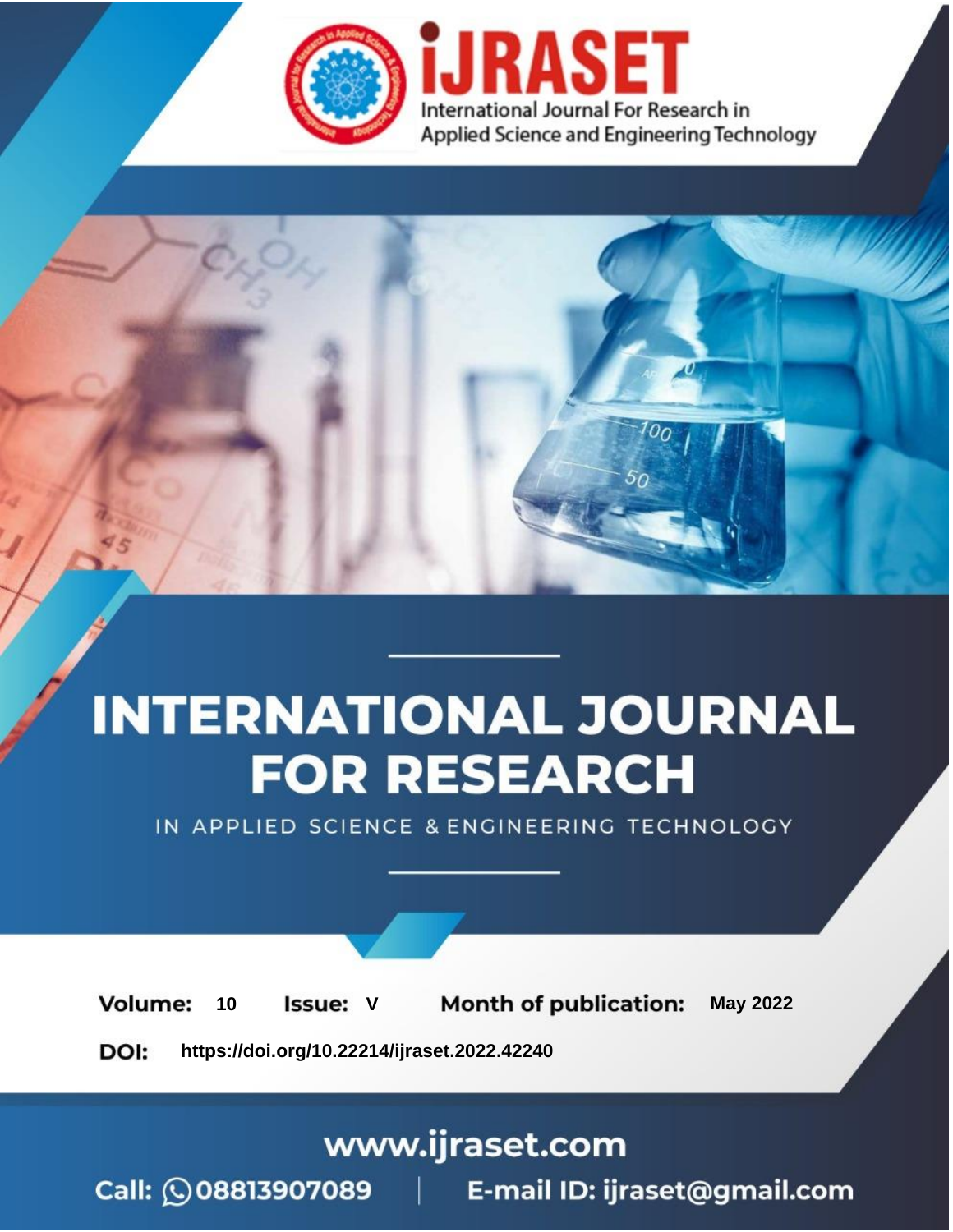

### **Experimental Investigation of Soil Stabilization by Using Alum Sludge**

Prasad Jadhav<sup>1</sup>, Shital Sakpal<sup>2</sup>, Harshal Khedekar<sup>3</sup>, Pramila Pawar<sup>4</sup>, Mithunkumar Malipatil<sup>5</sup> *1, 2, 3, <sup>4</sup>U.G Student Civil Department, Jspm's Imperial College of Engineering And Research, Pune, India <sup>5</sup>Professor Civil Department, JSPM s Imperial College of Engineering & Research, Pune, India*

*Abstract: The soil stabilization is essential requirement before road infrastructure development is carried out. No. of binding materials are used worldwide as a soil stabilizer. In this project waste material [i.e Alum Sludge] was used as soil stabilizer. Alum sludge can solve the problem of waste management at large scale as well as work as low cost soil stabilizer. Use of alum sludge can be a sustainable solution and environmental friendly. The alum sludge was applied as a binding material similar as a cement and lime. To stabilize the soil with the addition of 5%,10%,15%, 20%, and 25% etc. To investigate the resulting improvement in soil strength by using California Bearing Ratio [CBR] particle size analysis atterberg's limit test and modified proctor test with addition of 5%, 10%, 15%,20%, 25%. of alum sludge to soil sample after inspection of result. From the experimental result i.e. CBR , at 15% alum sludge replacement shows greater strength. Keywords: Alum, sludge, soil, stabilization, Testing* 

**I. INTRODUCTION**

The process of stabilization of soil is used to maintaining and increasing the soil stability and chemical modification of soil to increase their engineering properties by mixing waste material with soil to develope certain strength. The main aim of stabilization of soil is improve soil mass strength and also increasing resistance to reducing by water to bonding the soil particle.

Transportation is essential for the working of various economical action for any country. The development and total life of highway is usually depend upon the highway design and construction method. When road construction site comes under black cotton soil it possess high shrinkage and swelling while road construction on this type of soil for safe road construction it is essential to improve property of soil by using some techniques or soil stabilization. The improvement of soil can be used to help large heap of sub-grade materials from black cotton soil to coarse material. By using alum sludge the stabilization of soil carried out in this project this waste products are descrate product and there are lots of disposal problems in whole world hence, increasing the rate of utilizing the alum sludge effectively for the construction purpose and decrease disposal problem and reduce environmental hazardous by using alum sludge in 5%,10%,15%,20% and 25% etc.

#### **II. AIM & OBJECTIVES**

- *1)* To study the engineering properties or index properties, compaction properties and CBR of expensive soil mixing with various percentage of alum sludge to find out the optimum percentage dosage comparing with natural expensive soil.
- *2)* To develop the rational approaches for use of alum sludge for geotechnical purposes. Hence, increasing the rate of utilizing the alum sludge effectively for the construction purpose and to reduce disposal problem and minimize the environmental hazards.

#### **III. METHODOLOGY**

The methodology includes the basic test like sieve analysis test for grain size distribution specific gravity engineering properties test like Atterberg limit compaction and CBR for untreated soil sample with addition alum sludge waste which are conducted as per procedure given in IS code the study is to investigate variation in the soil properties by adding the alum sludge in soil sample at 5%, 10%, 15%, 20%, 25% etc weight of soil sample and conducting various test to find out optimum percentage of dosage of alum sludge which give maximum strength.

The Stepwise Plan Comprise:

- *1)* Step1: Soil Sample Collection
- *2)* Step2: Soil Stabilizer (Alum Sludge) Addition
- *3)* Step3: Atterberg Limit Tests
- *4)* Step4: Compaction Test
- *5)* Step5: California Bearing Ratio (CBR) Test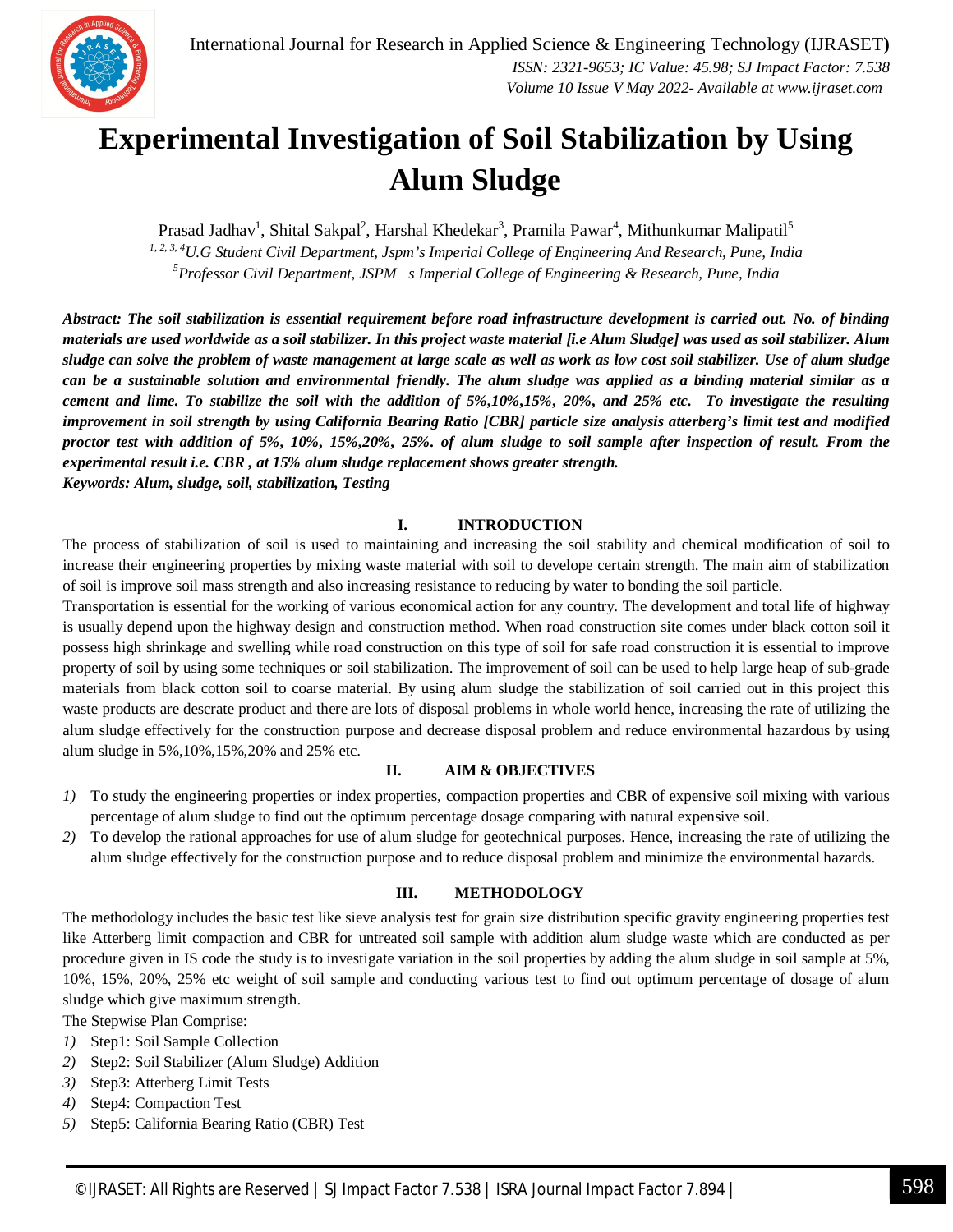

 *Volume 10 Issue V May 2022- Available at www.ijraset.com*

#### *A. Sample Collection*

Soil taken for inspection is black cotton soil. The soil sample taken from Wagholi (Pune, Maharashtra) and its properties verified by using AASHTO and USCS standard.

#### *B. Soil Stabilization (alum sludge) Addition*

Alum sludge was added in the soil sample to achieve the better strength of soil. Alum sludge is waste material produced by water treatment plant. Alum sludge are grey-colour, which is exit in slurry from, and use in crushed and dry from. The sample are prepared with different percentage, i.e, 5%, 10%, 15%, 20% and 25%.

#### *C. Atterberg Limit Test*

Atterberg limit tests establish the moisture content at which fine-grade clay and silt soil transition between solid, semi-solid, plastic and liquid states. Basic test of atterberg limit test include plastic limit, liquid limit and shrinkage limit

#### *D. Compaction Test*

A compaction test is used to determine the optimum water content at which a soil can be compacted so as to yield the maximum density (dry unit weight). There are two different methods to obtaining the maximum density that are standard proctor and modified proctor test. Modified proctor is most commonly used for small dams, the standard proctor may still be the reference. Compaction test will be increased the dry density of soil, along with these it increases bearing ability.

#### *E. California Bearing Ratio*

The california bearing ratio test is penetration test meant for the evaluation of subgrade strength of roads and pavements. The results obtained by these tests are used with the empirical curves to determine the thickness of pavement and its component layers. This is the most widely used method for the design of flexible pavement.

| Properties of the soil       | <b>Black Cotton soil</b> |
|------------------------------|--------------------------|
| Colour                       | <b>Black</b>             |
| Specific Gravity             | 2.17                     |
| Grains Sizes Distribution    | Well graded              |
| Atterberg's Limit            |                          |
| Liquid Limit $in(\%)$        | 27.28                    |
| Plastic limit in $(\%)$      | 36.11                    |
| Plasticity Index in (%)      | 38.54                    |
| Compaction Characteristics.  |                          |
| Maximum Dry Density $(g/cc)$ | 1.56                     |
|                              | 18                       |
| Optimum Moisture Content (%) |                          |
| CBR value in $(\%)$          | 4.76                     |

Table 1. Physical properties of used Black cotton soil

|  |  |  | Table 2. Physical Properties Of Used Alum Sludge |
|--|--|--|--------------------------------------------------|
|--|--|--|--------------------------------------------------|

| Properties of the soil         | Alum sludge  |
|--------------------------------|--------------|
| Color                          | <b>Black</b> |
| Specific Gravity               | 2.57         |
| Grain Size Distribution:       |              |
| Coefficient of Uniformity (Cu) | 3.053        |
| Coefficient of Curvature (Cc)  | 1.88         |
| <b>Compaction Properties:</b>  |              |
| OMC $(\%)$                     | 22           |
| MDD(g/cc)                      | 1.45         |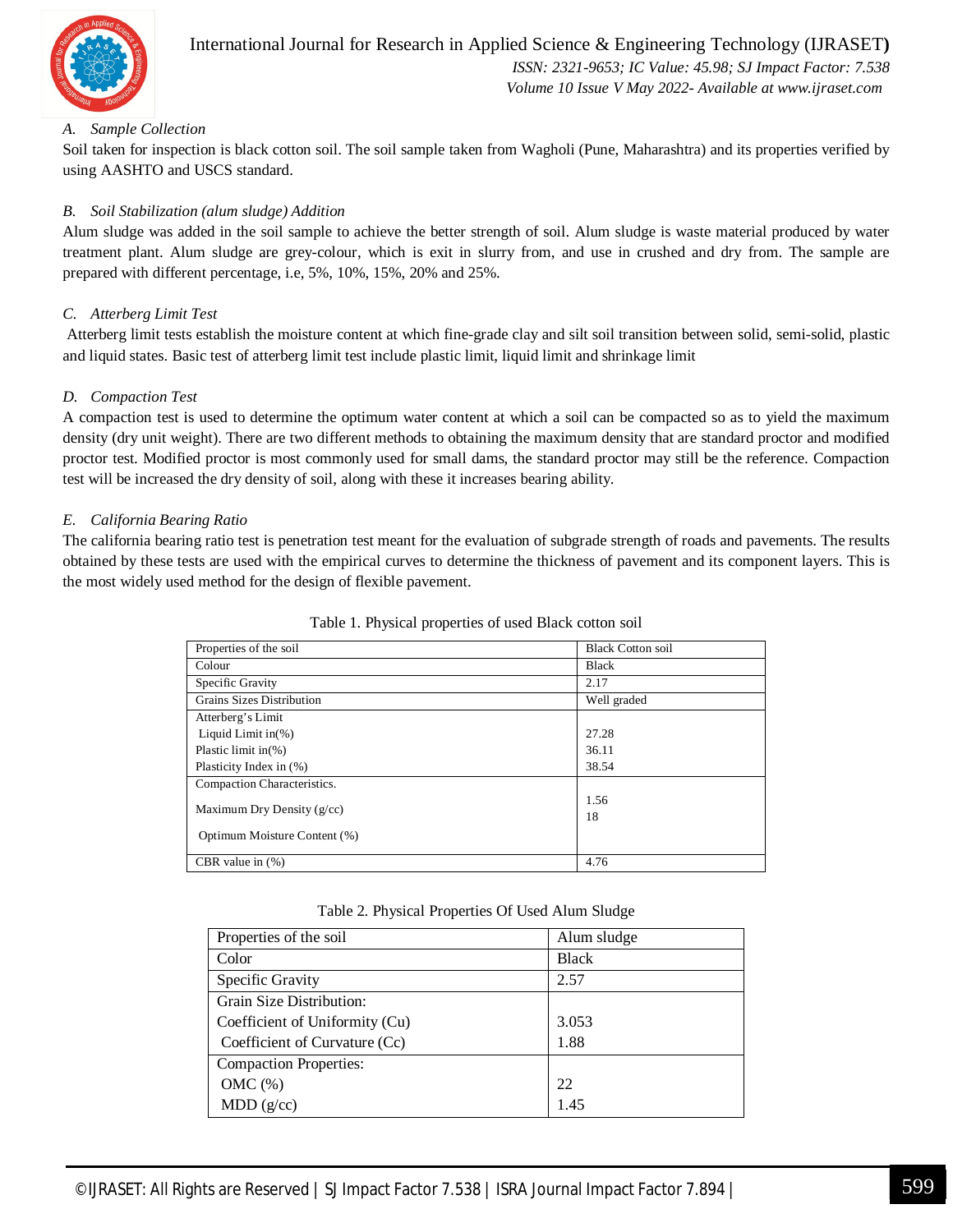

International Journal for Research in Applied Science & Engineering Technology (IJRASET**)**

 *ISSN: 2321-9653; IC Value: 45.98; SJ Impact Factor: 7.538 Volume 10 Issue V May 2022- Available at www.ijraset.com*

#### **IV. TEST AND RESULT ANALYSIS**

| OMC (Optimum moisture<br>content) | MDD (maximum dry density) |
|-----------------------------------|---------------------------|
| 15                                | 1 22                      |
| 18                                | 1.56                      |
| 20                                | 1 O 1                     |

Table 3. Compaction Test On Black Cotton Soil



Fig1. Compaction Test On Black Cotton Soil

|--|

| $\overline{\phantom{a}}$ | $\check{\phantom{a}}$ |
|--------------------------|-----------------------|
| $\rm OMC$                | <b>MDD</b>            |
| 17                       | 1.29                  |
| 18                       | 1.17                  |
| 19                       | 1.32                  |
| 20                       | 1.42                  |
| 22                       | 1.45                  |
| 24                       | 1.4                   |
| 26                       | 1.33                  |
| 28                       | 1.29                  |



Fig 2. Compaction Test On Black Cotton Soil With Different % Of Alum Sludge.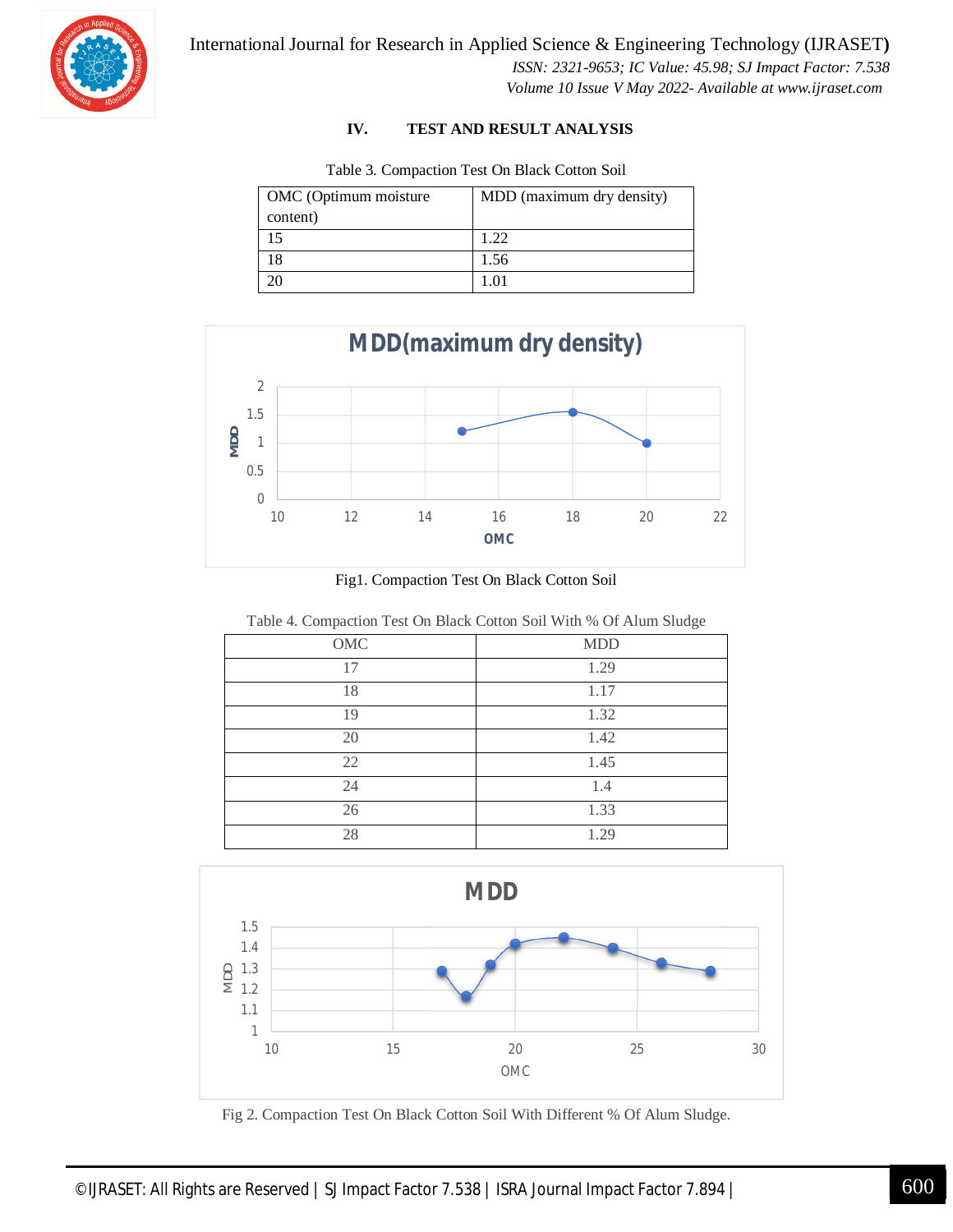

International Journal for Research in Applied Science & Engineering Technology (IJRASET**)**  *ISSN: 2321-9653; IC Value: 45.98; SJ Impact Factor: 7.538 Volume 10 Issue V May 2022- Available at www.ijraset.com*

| % Of Alum Sludge | OMC |
|------------------|-----|
| 5%               | 20% |
| 10%              | 20% |
| 15%              | 22% |
| 20%              | 22% |
| 25%              | 22% |

Table 5. Compaction Test On Black Cotton Soil With Different % Of Alum Sludge

Table 6. CBR Test On Black Cotton Soil With % Alum Sludge

| <b>SOIL WITH ADDITIVES</b> | <b>CBR VALUE</b> |
|----------------------------|------------------|
| $SOIL+5\%$ AS              | 3.279            |
| $SOL + 10\% AS$            | 3.923            |
| $SOL + 15\% AS$            | 4.772            |
| $SOIL + 20\% AS$           | 4.178            |
| $SOL + 25\% AS$            | 3.347            |



Fig 3. CBR Test On Black Cotton Soil With% Of Alum Sludge.

#### **V. RESULT & CONLUSION**

- *1)* There is increase in MDD at 22% addition of water by weight of soil for the 15% replacement of alum sludge.
- *2)* CBR of the soil obtained as greater value 4.772 % for the 15% of replacement of alum sludge compare to other variation i.e 5%,10%,15%,20%,25%.
- *3)* From the above Experimental investigation, can be concluded that the addition of Alum Sludge (optimum replacement of alum sludge 15%) in Black cotton soil decreases the swelling behavior, shrinkage limits, increases the MDD of soil, decreases plasticity index, increases the Plastic-limit, and improves soil CBR value.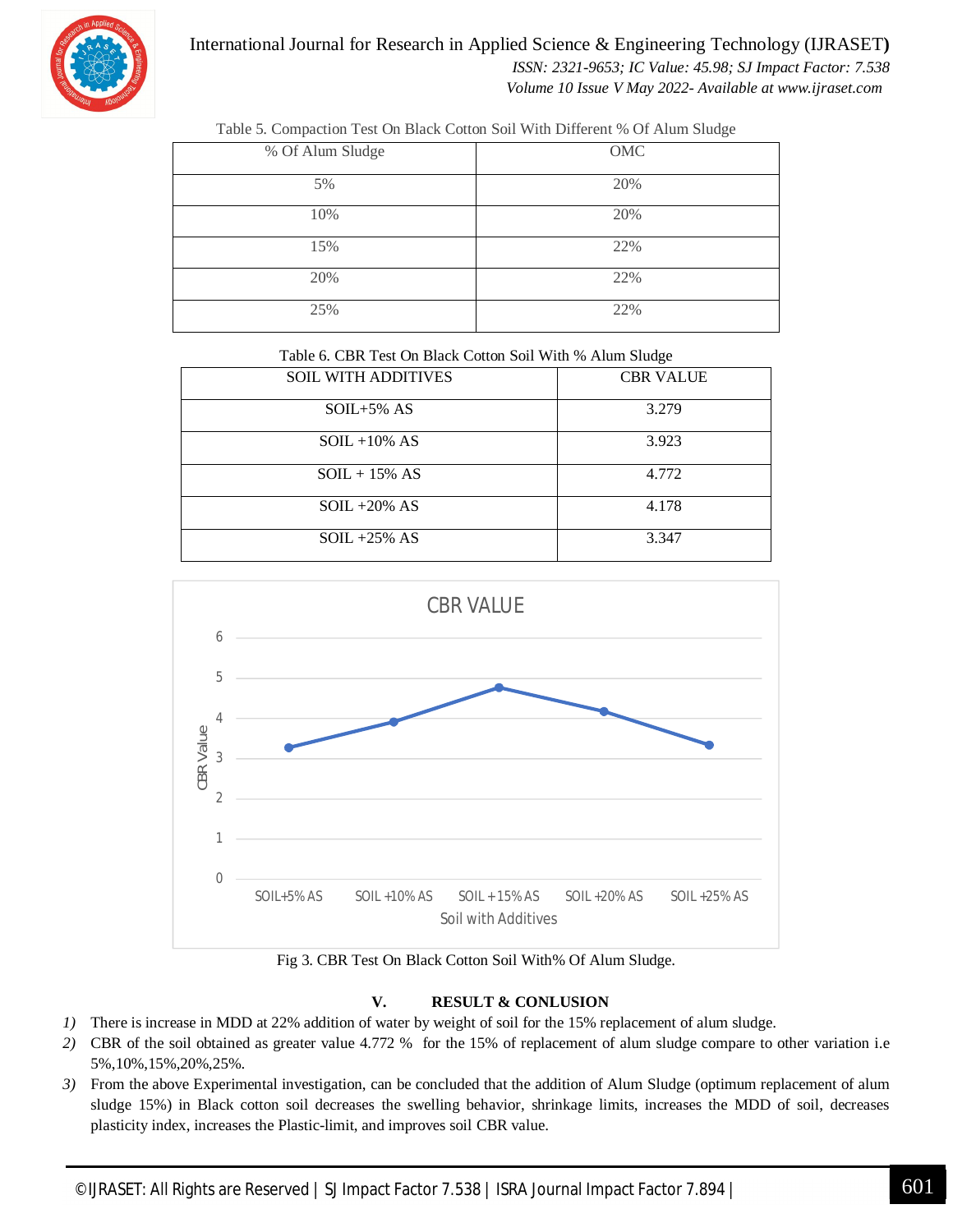International Journal for Research in Applied Science & Engineering Technology (IJRASET**)**



 *ISSN: 2321-9653; IC Value: 45.98; SJ Impact Factor: 7.538*

 *Volume 10 Issue V May 2022- Available at www.ijraset.com*

#### **REFERENCES**

- [1] Brooks R. M. "Soil Stabilization with Fly Ash and Rice Husk Ash" International Journal of Research and Reviews in Applied Sciences, vol.1, no. 3, pp.209- 217, 2009.
- [2] Rifa'i, A.; Yasufuku, N.; Tsuji, K. Characterization and effective utilization of coal ash as soil stabilization on road application. In Proceedings of the International Symposium on Ground Improvement Technologies and Case Histories, ISGI'09, Singapore, 9–12 December 2009.
- [3] Ayyappan S., Hemalatha, M.K. and Sundaram M., "Investigation of Engineering Behaviour of Soil, Polypropylene Fibres and Fly Ash-Mixtures for Road Construction", International Journal of Environmental Science and Development, vol.1, no.2, pp.171, 2010.
- [4] Anas Ashraf et.al, "Soil stabilization by using raw plastic bottles" Proceedings of Indian Geotechnical Conference", December 15-17,2011, Kochi (Paper No.H3.
- [5] Anas Ashraf et.al, "Soil stabilization by using raw plastic bottles" Proceedings of Indian Geotechnical Conference", December 15-17,2011, Kochi (Paper No.H3.
- [6] Saravanan R., Thomas, R.S. and Joseph, M., "A Study on Soil Stabilization of Clay Soil using Fly Ash. "International Journal Research. Civil Engineering Architecture Design, vol. 1, pp.33-37,2013.
- [7] Kawade U. R., V. R. Rathi, and Vaishali D. Girge. "Effect of Use of Bagasse Ash on Strength of Concrete." International Journal of Innovative Research in Science, Engineering and Technology vol.2, no. 7, pp. 2997-3000, 2013.
- [8] Owaid, H.M.; Hamid, R.; Taha, M. Influence of thermally activated alum sludge ash on the engineering properties of multiple-blended binders concretes. Constr. Mater. 2014, 61, 216– 229.
- [9] Brajesh Mishra (2015) "A study on Engineering behaviour of black cotton soil and its stabilization by use of lime", International journal of science and research. Volume no : 4, issue no : 11, page no : 290-294
- [10] Subhash, K. et.al. "Stabilization of black cotton soil using glass and plastic granules" Int. J. of Engineering Research and Technology, Vol.5, Issue: 4, pp, 480 483.,2016.
- [11] Jasmin Varghese Kalliyath, et.al. "Soil stabilization using plastic fibers" Int.J. of Science Technology and Engineering, Vol.2, Issue: 12, 2016
- [12] Mosa, A.M.; Taher, A.H.; Al-Jaberi, L.A. Improvement of poor subgrade soils using cement kiln dust. Case Stud. Constr. Mater. 2017, 7, 138–143.
- [13] Rajeswari, K.; Naidu, C.D.; Rao, K.B.; Kumari, G.H. Study of soil stabilization on subgrade using bagasse ash and phosphogypsum. Int. J. Technol. Res. Eng. 2018, 5, 3133–3142.
- [14] Muhammad Aamir (2019) Performance Evaluation of Sustainable Soil Stabilization Process Using Waste Materials, Multidisciplinary Digital Publishing Institute (MDPI)